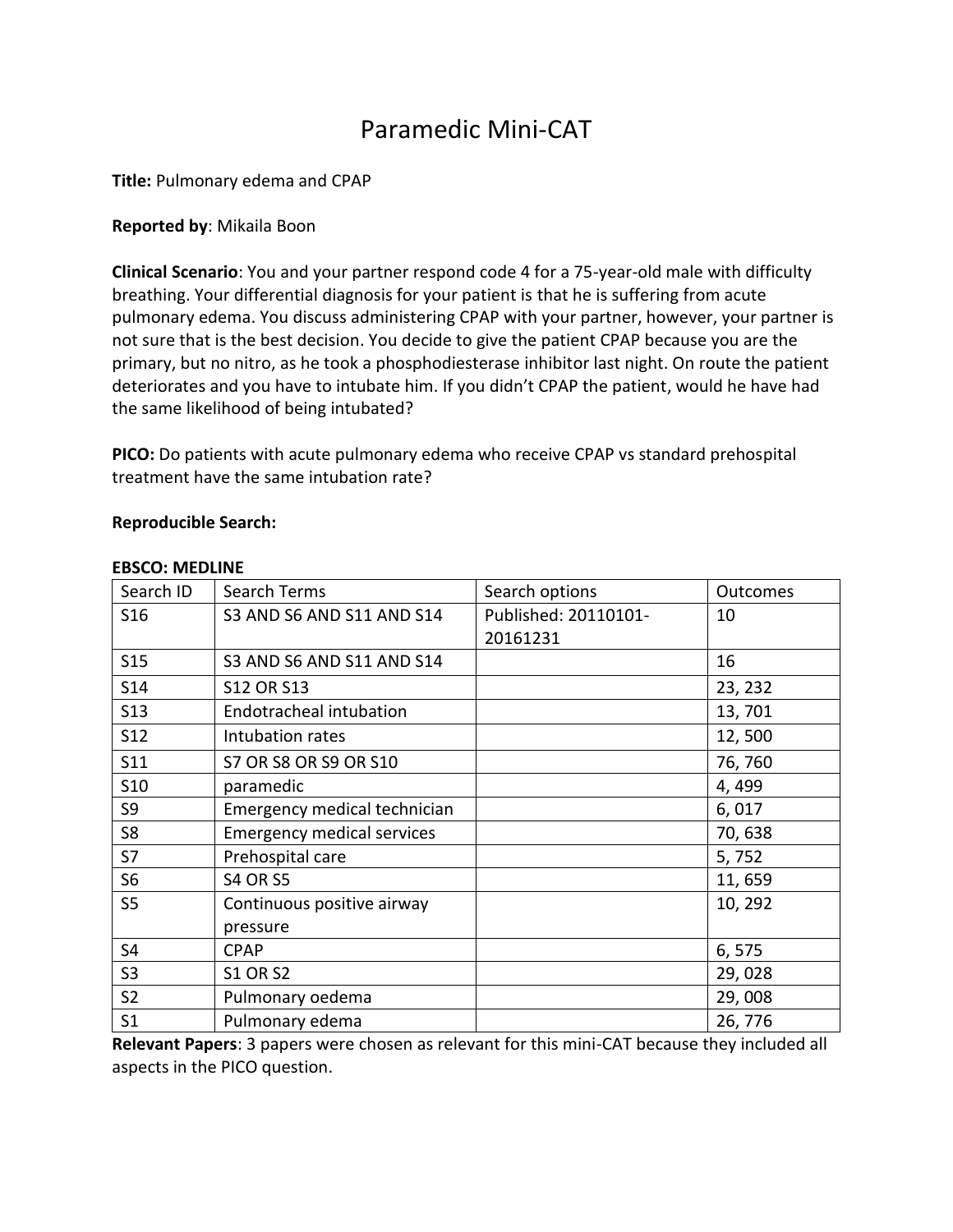## **EBSCO: CINAHL**

| Search ID       | Search Terms                      | <b>Search Options</b> | <b>Outcomes</b> |
|-----------------|-----------------------------------|-----------------------|-----------------|
| S <sub>16</sub> | S3 AND S6 AND S11 AND S14         | Published: 20110101-  | 5               |
|                 |                                   | 20151231              |                 |
| S15             | S3 AND S6 AND S11 AND S14         |                       | 13              |
| S14             | <b>S12 OR S13</b>                 |                       | 3,363           |
| <b>S13</b>      | <b>Endotracheal intubation</b>    |                       | 2, 129          |
| <b>S12</b>      | Intubation rates                  |                       | 1,697           |
| S11             | S7 OR S8 OR S9 OR S10             |                       | 35,895          |
| <b>S10</b>      | Paramedic                         |                       | 2, 214          |
| S9              | Emergency medical technician      |                       | 8,133           |
| S <sub>8</sub>  | <b>Emergency medical services</b> |                       | 27, 317         |
| S7              | Prehospital care                  |                       | 10,591          |
| S <sub>6</sub>  | <b>S4 OR S5</b>                   |                       | 3, 156          |
| S <sub>5</sub>  | Continuous positive airway        |                       | 3,014           |
|                 | pressure                          |                       |                 |
| S <sub>4</sub>  | <b>CPAP</b>                       |                       | 1, 132          |
| S <sub>3</sub>  | <b>S1 OR S2</b>                   |                       | 2,233           |
| S <sub>2</sub>  | Pulmonary oedema                  |                       | 2,233           |
| S <sub>1</sub>  | Pulmonary edema                   |                       | 2,233           |

**Relevant Papers:** 1 paper was chosen as relevant for this mini-CAT because it included all aspects in the PICO question, however, this article was also found in MEDLINE.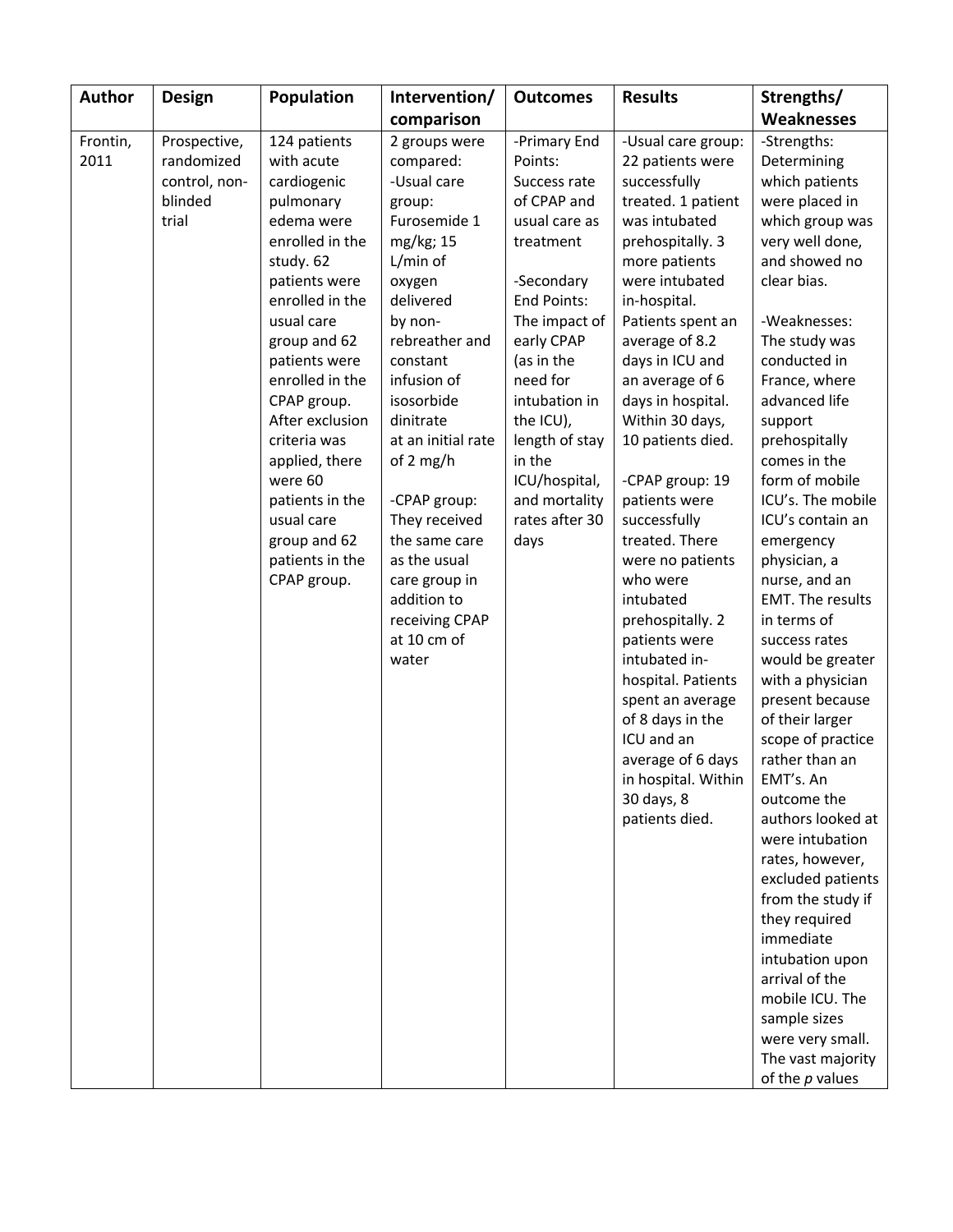|                   |                                     |                                                                                                                                                                                                                                                                                                                                                                                                                     |                                                                                                                                                                                                                                         |                                                                                                                                                                                                                                                                                                                                                                                                       |                                                                                                                                                                                                                                                                                                                                                                                                                                                                                                                                                                                                                                                                                                                                                                        | for the primary<br>and secondary<br>endpoints were<br>over 0.05,<br>indicating that<br>most of the data<br>could have<br>occurred by<br>chance.                                                                                                                                                                                                                                                                                                                                                                                                                                                                                                                                                                                                      |
|-------------------|-------------------------------------|---------------------------------------------------------------------------------------------------------------------------------------------------------------------------------------------------------------------------------------------------------------------------------------------------------------------------------------------------------------------------------------------------------------------|-----------------------------------------------------------------------------------------------------------------------------------------------------------------------------------------------------------------------------------------|-------------------------------------------------------------------------------------------------------------------------------------------------------------------------------------------------------------------------------------------------------------------------------------------------------------------------------------------------------------------------------------------------------|------------------------------------------------------------------------------------------------------------------------------------------------------------------------------------------------------------------------------------------------------------------------------------------------------------------------------------------------------------------------------------------------------------------------------------------------------------------------------------------------------------------------------------------------------------------------------------------------------------------------------------------------------------------------------------------------------------------------------------------------------------------------|------------------------------------------------------------------------------------------------------------------------------------------------------------------------------------------------------------------------------------------------------------------------------------------------------------------------------------------------------------------------------------------------------------------------------------------------------------------------------------------------------------------------------------------------------------------------------------------------------------------------------------------------------------------------------------------------------------------------------------------------------|
| Willmore,<br>2015 | Before and<br>after cohort<br>study | 373 patients<br>were enrolled<br>in the study<br>exhibiting signs<br>of acute<br>cardiogenic<br>pulmonary<br>edema or<br>exacerbated<br>COPD. After<br>exclusion<br>criteria was<br>applied, there<br>were 177<br>patients in the<br>non-CPAP<br>group and 164<br>patients in the<br>CPAP group. Of<br>the 164<br>patients in the<br>CPAP group,<br>only 31<br>received CPAP<br>in the pre-<br>hospital<br>setting. | 2 groups were<br>compared:<br>-non-CPAP<br>group:<br>symptom relief<br>drugs.<br>-CPAP group:<br>Symptom relief<br>drugs<br>administered<br>were the same<br>for both groups<br>as well as CPAP<br>at an unknown<br>amount of<br>water. | -primary end<br>points:<br>Measure the<br>effectiveness<br>of pre-<br>hospital CPAP<br>on mortality<br>-Secondary<br>End Points:<br>Rates of<br>intubation in<br>the pre-<br>hospital<br>setting and at<br>the<br>emergency<br>department,<br>rates of CPAP<br>in the<br>emergency<br>department,<br>disposition<br>from the<br>emergency<br>department<br>and the<br>patient's<br>length of<br>stay. | -non-CPAP group:<br>2.1% of patients<br>died in the<br>emergency<br>department. 0<br>patients were<br>intubated<br>prehospitally.<br>4.4% of patients<br>were intubated in<br>hospital. 13.4% of<br>patients received<br>CPAP in hospital.<br>61.5% of patients<br>were admitted to<br>the hospital. 6.9%<br>of patients were<br>admitted to the<br>ICU. The average<br>length of stay in<br>the hospital was<br>6.8 days.<br>-CPAP group:<br>4.3% of patients<br>died in the<br>emergency<br>department. 1<br>patient was<br>intubated<br>prehospitally.<br>1.5% of patients<br>were intubated in<br>hospital. 20% of<br>patients received<br>CPAP in hospital.<br>66.1% of patients<br>were admitted to<br>the hospital. 6.7%<br>of patients were<br>admitted to the | -Strengths: The<br>study was being<br>conducted in<br>Ottawa, where<br>almost all<br>ambulances have<br>one BLS medic<br>and one ALS<br>medic present.<br>This would allow<br>for almost every<br>call the medics<br>attended to have<br>an equal chance<br>of intubating a<br>patient as it is an<br>ALS skill. For both<br>study groups<br>they looked at<br>the same 3-<br>month period for<br>2 years to<br>minimize the<br>likelihood of<br>contracting a<br>certain disease<br>based on the<br>time of the year.<br>-Weaknesses:<br>The authors used<br>very small<br>sample sizes. The<br>authors only<br>used electronic<br>ACR's where the<br>chief complaint<br>was 'shortness of<br>breath' and the<br>return code was<br>'emergent.' The |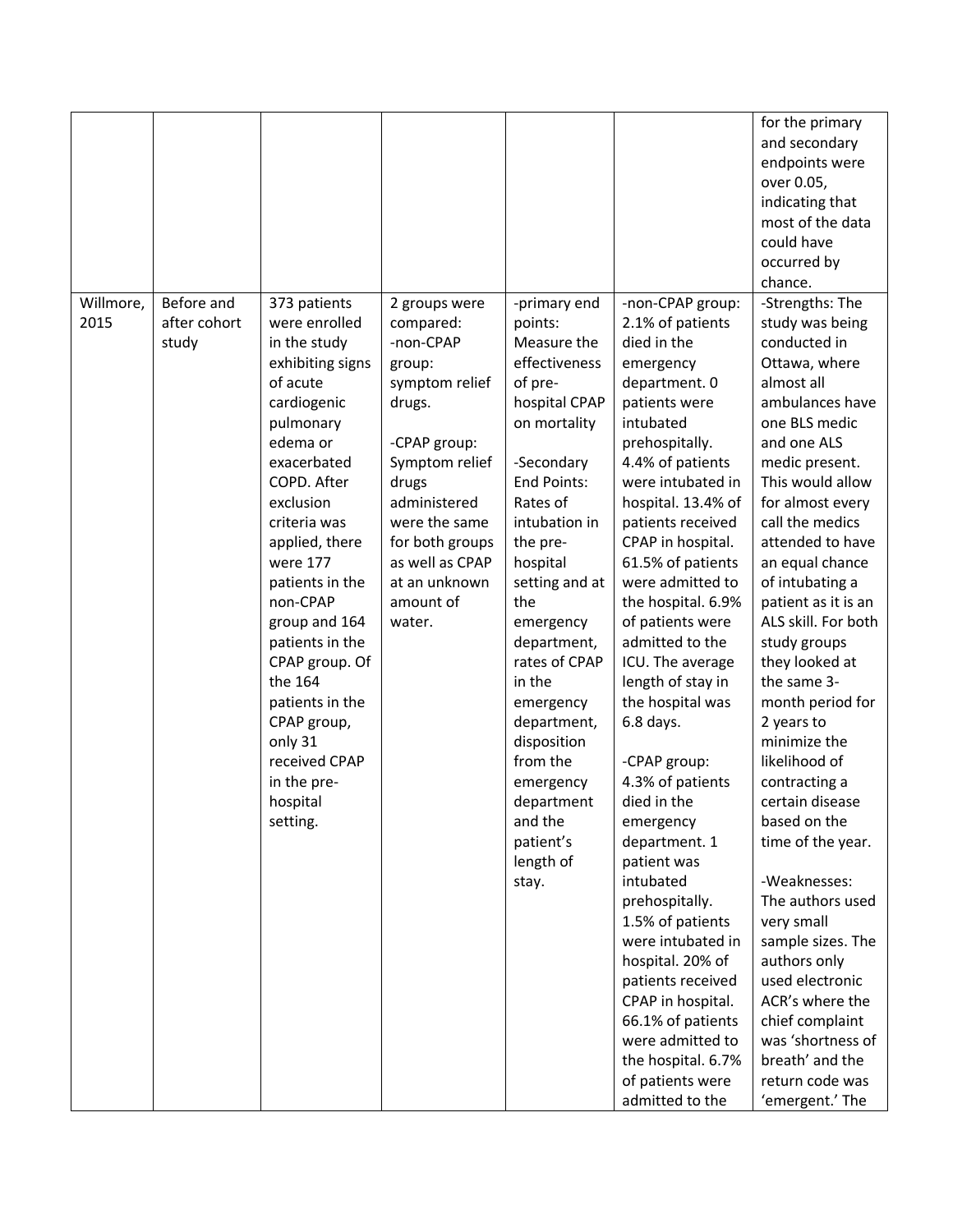|                  |                                                      |                                                                                                                                                                                                                                                                                                                                                                                                                                                                                                                                                                                     |                                                                                                                                                                                                                                                                                                                                                                                                                                                                                                |                                                                                                                                                                                                                                                       | ICU. The average<br>length of stay in<br>the hospital was<br>8.7 days.                                                                                                                                                                                                                                                                                                                                                                                                                                          | majority of $p$<br>values for the<br>CPAP group were<br>over 0.05,<br>indicating that<br>most of the data<br>collected could<br>have just been<br>from chance.<br>There was no<br>indication of how<br>much water was<br>used in the<br>treatment of<br>CPAP.                                                                                                                                                                                                                                                                                                                                       |
|------------------|------------------------------------------------------|-------------------------------------------------------------------------------------------------------------------------------------------------------------------------------------------------------------------------------------------------------------------------------------------------------------------------------------------------------------------------------------------------------------------------------------------------------------------------------------------------------------------------------------------------------------------------------------|------------------------------------------------------------------------------------------------------------------------------------------------------------------------------------------------------------------------------------------------------------------------------------------------------------------------------------------------------------------------------------------------------------------------------------------------------------------------------------------------|-------------------------------------------------------------------------------------------------------------------------------------------------------------------------------------------------------------------------------------------------------|-----------------------------------------------------------------------------------------------------------------------------------------------------------------------------------------------------------------------------------------------------------------------------------------------------------------------------------------------------------------------------------------------------------------------------------------------------------------------------------------------------------------|-----------------------------------------------------------------------------------------------------------------------------------------------------------------------------------------------------------------------------------------------------------------------------------------------------------------------------------------------------------------------------------------------------------------------------------------------------------------------------------------------------------------------------------------------------------------------------------------------------|
| Cheskes,<br>2013 | Before and<br>after<br>observational<br>cohort study | 723 patients<br>were enrolled<br>in the study<br>exhibiting signs<br>of acute<br>respiratory<br>distress. 316<br>patients were<br>enrolled in the<br>before CPAP<br>group, and 322<br>patients were<br>enrolled in the<br>after CPAP<br>group. After<br>exclusion<br>criteria was<br>applied there<br>were 228<br>patients in the<br>before group<br>and 214<br>patients in the<br>after group. Of<br>the 214<br>patients in the<br>after group, 89<br>of them<br>received CPAP.<br>Of the 228<br>patients in the<br>before group,<br>138 of them<br>had a hospital<br>diagnosis of | 4 groups were<br>compared:<br>-before the<br>implementation<br>of CPAP:<br>patients were<br>treated with<br>furosemide,<br>nitroglycerin,<br>oxygen, and<br>ventolin<br>-after the<br>implementation<br>of CPAP:<br>patients were<br>treated with<br>furosemide,<br>nitroglycerin,<br>oxygen,<br>Ventolin, and<br>CPAP at an<br>unknown<br>amount of<br>water<br>-patients<br>diagnosed in-<br>hospital with<br>CHF, COPD or<br>pulmonary<br>edema before<br>the<br>implementation<br>of CPAP: | -Primary End<br>Points: rates<br>of intubation<br>and rates of<br>mortality<br>-Secondary<br>End Points:<br>rates of<br>intubation<br>and mortality<br>rates of<br>patients with<br>a hospital<br>diagnosis of<br>CHF, COPD,<br>or pulmonary<br>edema | -Before group: 17<br>patients died in-<br>hospital. 29<br>patients were<br>intubated in<br>hospital.<br>-After group: 17<br>patients died in-<br>hospital. 31<br>patients were<br>intubated in-<br>hospital.<br>-CHF, COPD,<br>pulmonary edema<br>diagnoses before<br>group: 3 patients<br>died in-hospital.<br>16 patients were<br>intubated in-<br>hospital.<br>-CHF, COPD,<br>pulmonary edema<br>diagnoses after<br>group: 8 patients<br>died in hospital.<br>13 patients were<br>intubated in-<br>hospital. | -Strengths: DNR's<br>as an exclusion<br>criteria helped to<br>ensure that the<br>data would not<br>be skewed when<br>looking at<br>mortality rates.<br>-Weaknesses:<br>The study was<br>conducted in<br>Peel region<br>(Ontario,<br>Canada), where<br>there are ALS<br>crews and BLS<br>crews. The rates<br>of intubation<br>would be skewed<br>if a BLS crew<br>showed up on<br>scene to a<br>patient that<br>required<br>intubation<br>because BLS<br>medics are not<br>trained to do so.<br>When looking at<br>the $p$ values<br>calculated, in<br>regards to<br>comparing CPAP<br>and non-CPAP, |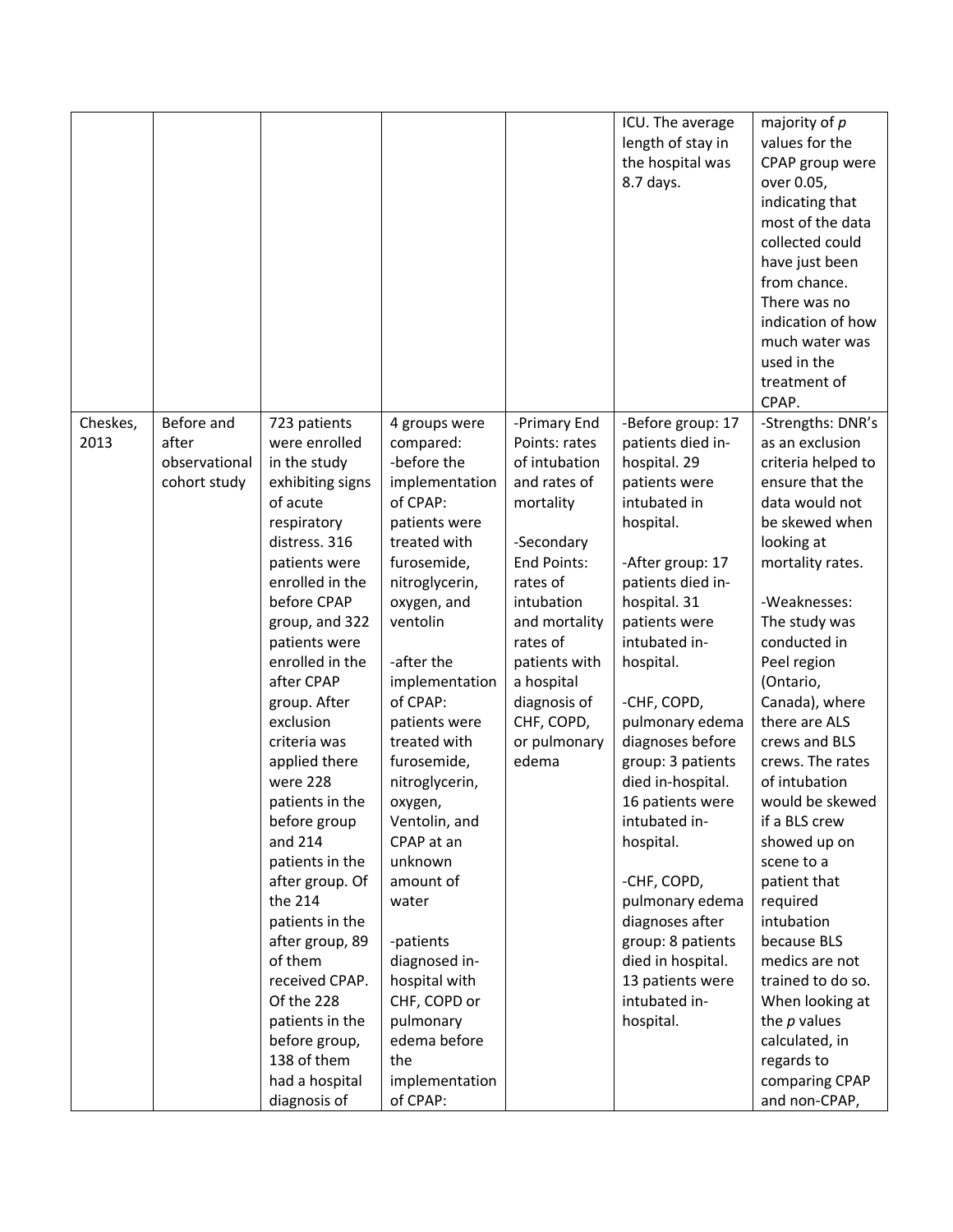| CHF, COPD or    | treated the    |  | most of the      |
|-----------------|----------------|--|------------------|
| pulmonary       | same as those  |  | values exceed    |
| edema. Of the   | in the before  |  | 0.05, indicating |
| 214 patients in | group above    |  | that many of     |
| the after       |                |  | those results    |
| group, 135 of   | -patients      |  | could have       |
| them had a      | diagnosed in-  |  | occurred by      |
| hospital        | hospital with  |  | chance. The      |
| diagnosis of    | CHF, COPD, or  |  | sample sizes     |
| CHF, COPD, or   | pulmonary      |  | were too small.  |
| pulmonary       | edema after    |  |                  |
| edema.          | the            |  |                  |
|                 | implementation |  |                  |
|                 | of CPAP:       |  |                  |
|                 | treated the    |  |                  |
|                 | same as those  |  |                  |
|                 | in the after   |  |                  |
|                 | group above    |  |                  |

**Comments:** There were some difficulties with this PICO question, because very few studies looked at just pulmonary edema as the illness. The rates of intubation are also highly dependent on where the medics are working and their designation. In some regions of the globe, only physicians are able to intubate patients, where in other regions only ALS providers are able to do so. This was seen in Cheskes et al's (2013) study because it was conducted in a region where only ALS medics are able to intubate patients. If BLS medics attended a call where a patient needed to be intubated, they would not be able to because it is not in their scope of practice. There was no record in Cheskes et al's (2013) paper if only ALS medics were used to collect their data. Willmore et al (2015) and Cheskes et al (2013) never mention a level of water that the CPAP mask was operated on, which could have led to differences in results. All of the studies deemed relevant for this mini-CAT had too small of sample sizes for data to be considered statistically significant, with most *P* values in the CPAP groups exceeding 0.05.

**Clinical Bottom Line:** The data collected is inconclusive in determining whether CPAP changes the rate of intubation in patients suffering from acute pulmonary edema. Further studies need to be conducted in order to have a clearer answer. Studies in the future should focus on larger sample sizes in order for them to be more statistically significant.

## **References:**

Cheskes, S., Turner L., Thompson, S., Aljerian, N. (June 27<sup>th</sup>, 2013). The impact of prehospital continuous positive airway pressure on the rate of intubation and mortality from acute outof-hospital respiratory emergencies. *Prehospital Emergency Care, 17* (4). Doi: 10.3109/10903127.2013.804138